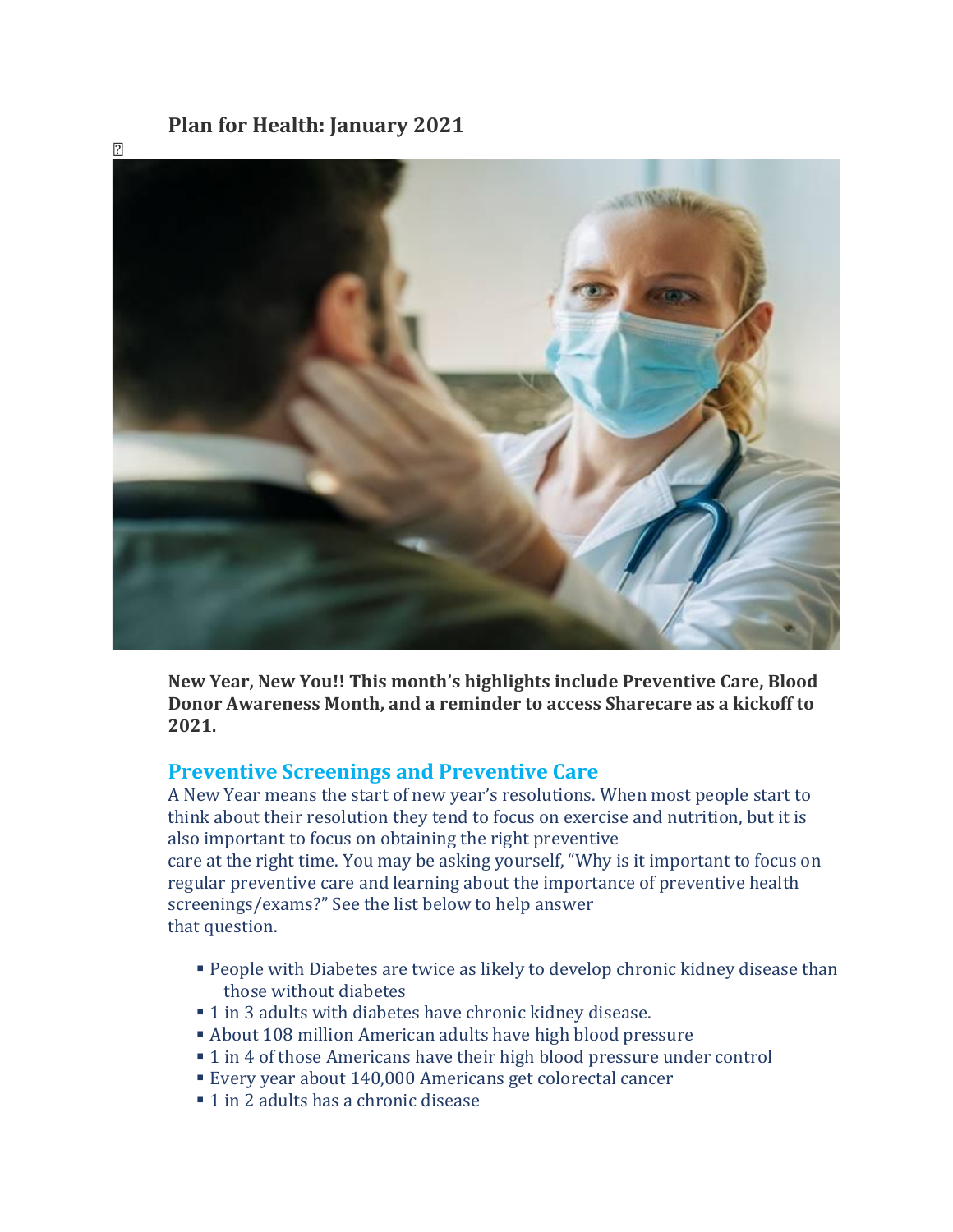Preventive exams can help you discover these health conditions before they become serious or life threatening. Preventive screenings with your doctor can help you to better understand your family health history,

if you currently have a chronic condition, and if your lifestyle behaviors could be contributing to the development of any chronic conditions and/or health issues. Knowing and understanding the results of your

preventive exams and health screenings can help you and your doctor discuss what lifestyle changes can help to improve your health and reduce potential risk. For more information regarding preventive health screenings and preventive care, please visit: [https://www.cdc.gov/publichealthgateway/didyouknow/topic/p](https://www.cdc.gov/publichealthgateway/didyouknow/topic/phs.html) [hs.html](https://www.cdc.gov/publichealthgateway/didyouknow/topic/phs.html)

Highmark can also help you with knowing when and what preventive exams and screenings you should be receiving by utilizing your Preventive Schedule. For questions regarding the Highmark Preventive Schedule or preventive screenings and exams, please call Highmark's Customer Care Advocates using the number on the back of your Highmark Member ID card. Attached you will find a flier that tells you how to become actively engaged early on in your Preventive care.

 $\overline{2}$ 

### **What is Blood Donor Awareness Month?**

January is recognized by the American Red Cross as National Blood Donor month. While the American Red Cross is always urging people to share good health and resolve to give blood regularly, they are asking everyone

to consider starting 2021 with a New Year's Resolution to become a regular blood donor and help save lives. The Red Cross needs to collect nearly 13,000 blood donations every day for patients in need. Unfortunately,

extreme weather in parts of the country and seasonal illnesses often make it difficult for the Red Cross to maintain a sufficient blood supply during the winter months.

#### **How can you help?**

- Encourage friends and family to give at a local blood drive.
- Support and post messages on Social media that advertise dates, times, and locations of any local blood drives that you are aware of.
- You can download the Red Cross Blood Donor App that will send you reminders of new donation opportunities.
- Find a local Red Cross donor location and make an appointment at RedCrossBlood.org or call 1-800 RED CROSS.